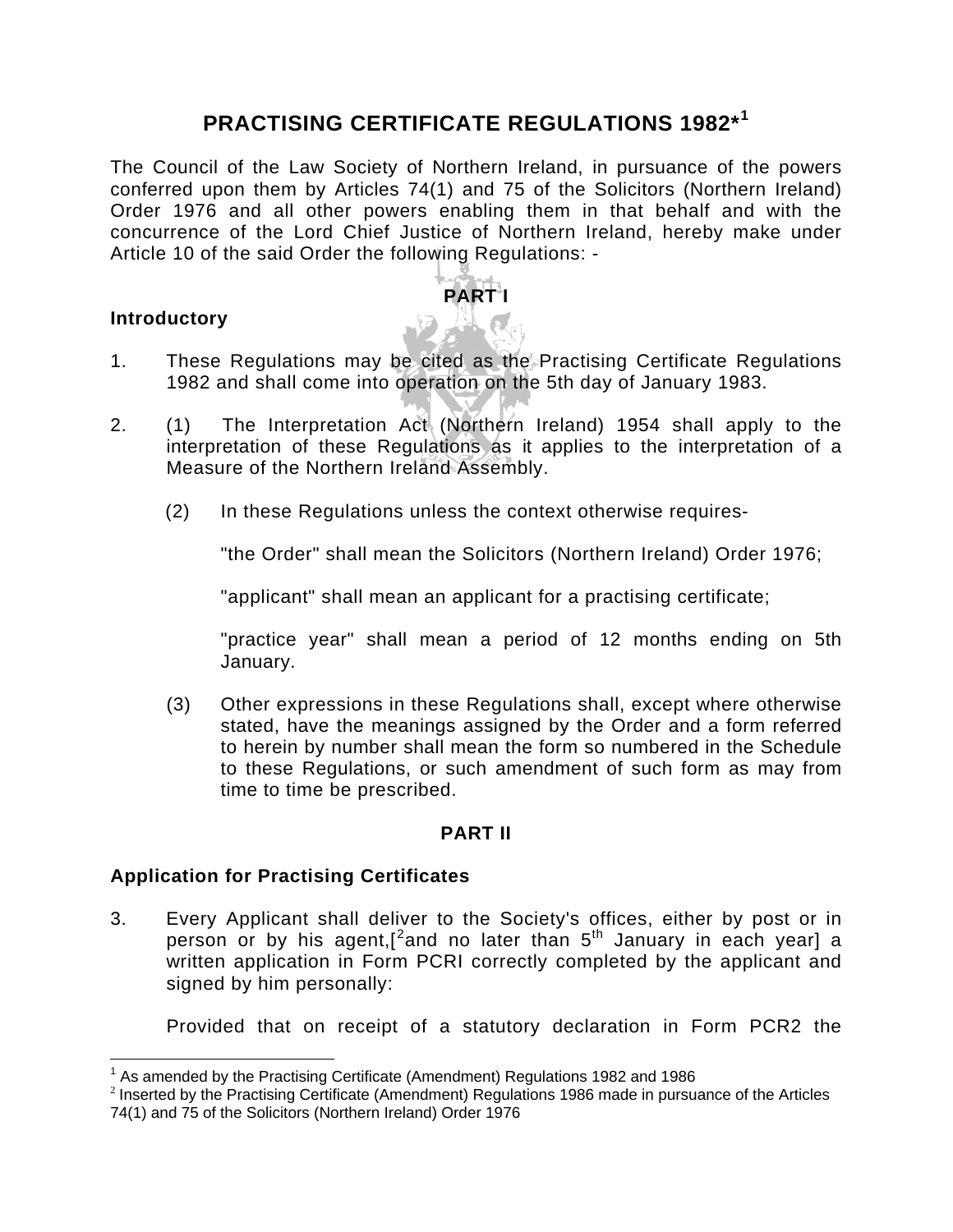Registrar of solicitors may at his discretion, on the ground of the illness or absence abroad of the applicant or on any other ground deemed by him to be sufficient, either unconditionally or subject to such conditions as he may think fit, dispense with the necessity for personal signature by the applicant and accept an application signed by a partner of his or by some competent person approved by the Registrar as indicated].

- 4. Every applicant who engages in practice on his own account, whether in partnership or otherwise, shall furnish to the registrar of solicitors such evidence as the registrar shall require to satisfy him
	- (a) that the applicant has either

 $\overline{a}$ 

- (i) delivered to the Society during the practice year immediately preceding the application an accountant's report in accordance with the provisions of Article 35 of the Order, or
- (ii) satisfied the Council that owing to the circumstances of his case it was unnecessary for him to deliver such an accountant's report during the practice year immediately preceding the application, or
- (iii) subsequent to the end of the practice year immediately preceding the application, delivered to the Society an accountant's report which the Council has accepted in lieu of the one which ought to have been delivered during the said practice year.
- (b) that the applicant holds a current Certificate of Insurance issued under the Society's Professional Indemnity Insurance Master Policy or is exempt from complying with the Solicitors Indemnity Regulations by virtue of the provisions thereof or is entitled to the benefit of a general or special waiver thereof.
- $(c)$  $3$ that the applicant is a principal or employee of a certified firm as defined by the Solicitors Investment Business Regulations 1988 or, in the alternative, that the applicant or his employing firm has been prohibited, whether temporarily or otherwise, from engaging in investment business as defined by the Financial Services Act 1986 by any order or direction of the Council, the Disciplinary Committee, the Investments Business Committee or any other body duly authorised to do so

<span id="page-1-0"></span> $3$  Inserted by the Practising Certificate (Amendment) Regulations 1988, made in pursuance of the powers conferred by articles 74(1) and 75 of the Solicitors (Northern Ireland) Order 1976, paragraph 6 of Schedule 15 to the Financial Services Act 1986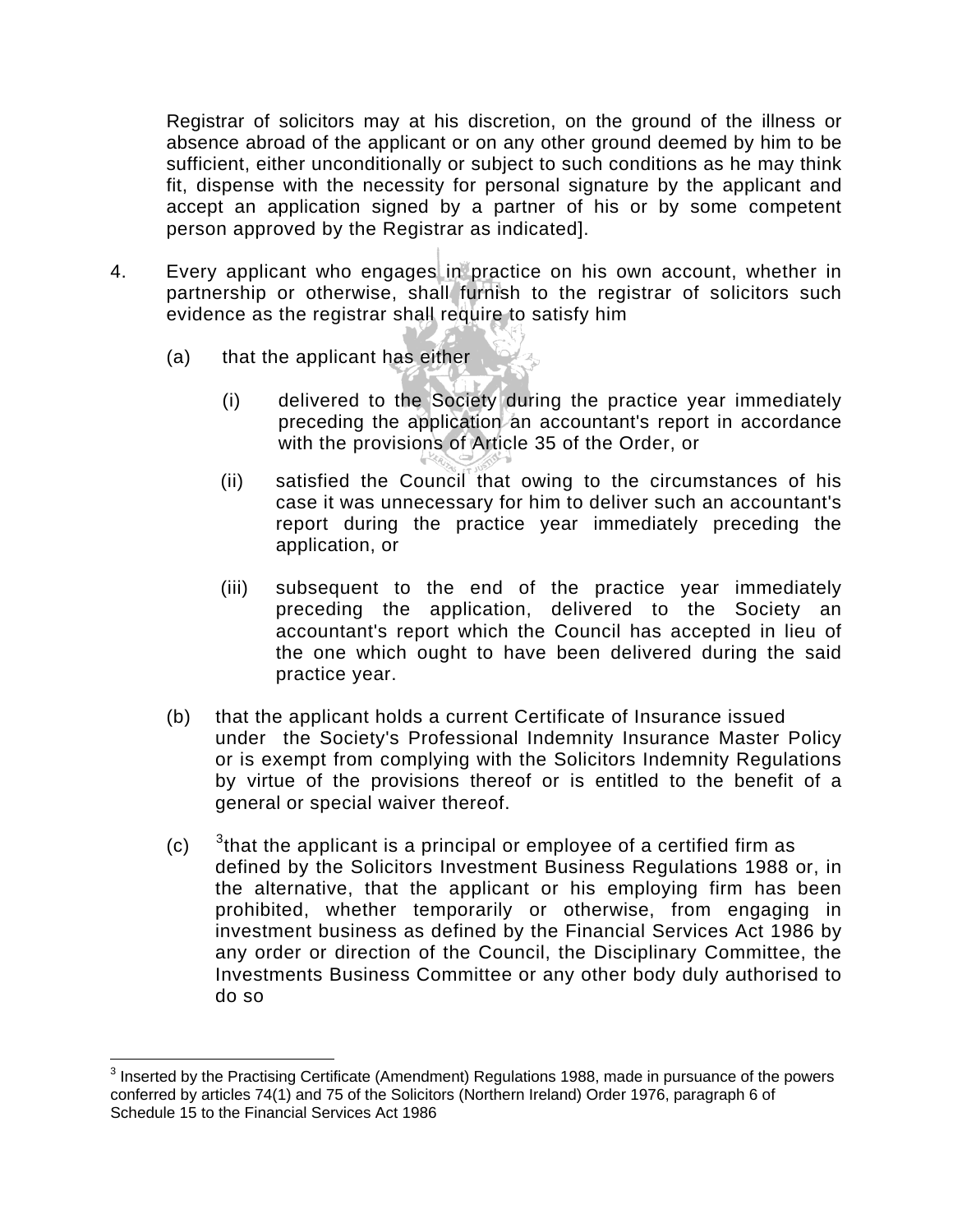## **PART III**

#### **Form and Issue of Practising Certificate**

- 5 Every practising certificate shall be in Form PCR3 duly endorsed with any conditions imposed on its grant under or by virtue of the Order.
- 6 Every practising certificate shall be sent by post to the applicant at the place of business first named by him in his application or to such other address as he may state in writing to the Society.

# **PART IV**

## **Notice of Intention to apply for Practising Certificate in special cases**

- 7. (1) Subject to paragraphs (2) and (3) of this regulation and except where the registrar or the Lord Chief Justice otherwise orders, a solicitor to whom Article 13(1) of the Order applies shall, not less than three weeks before applying for a practising certificate, give notice of his intended application by delivering at the Society's offices either by post or in person or by his agent-
	- (a) a certificate of fitness in Form PCR4 completed by two practising solicitors to whom the applicant is personally known and of whom only one may be his partner, former partner, employer, or fellowemployee;
	- (b) a notice in Form PCR5;
	- (c) such information or explanations in writing as the registrar may require;
	- (d) if the said Article 13(1) applies to the applicant by virtue of subparagraph (f) thereof, an office copy of any order, direction or authority made by or given in relation to the applicant under Part II of the Mental Health Act (Northern Ireland) 1961 or under any other enactment or rule of law relating to persons of unsound mind who are incapable of managing their affairs.
- (2) A solicitor to whom the said Article 13(1) applies who wishes to obtain leave to give less than three weeks notice of his intention to apply for a practising certificate must include in Form PCR5 a statement of the grounds on which he seeks such leave.
- (3) The registrar may dispense with compliance with paragraph (1)(a) of this regulation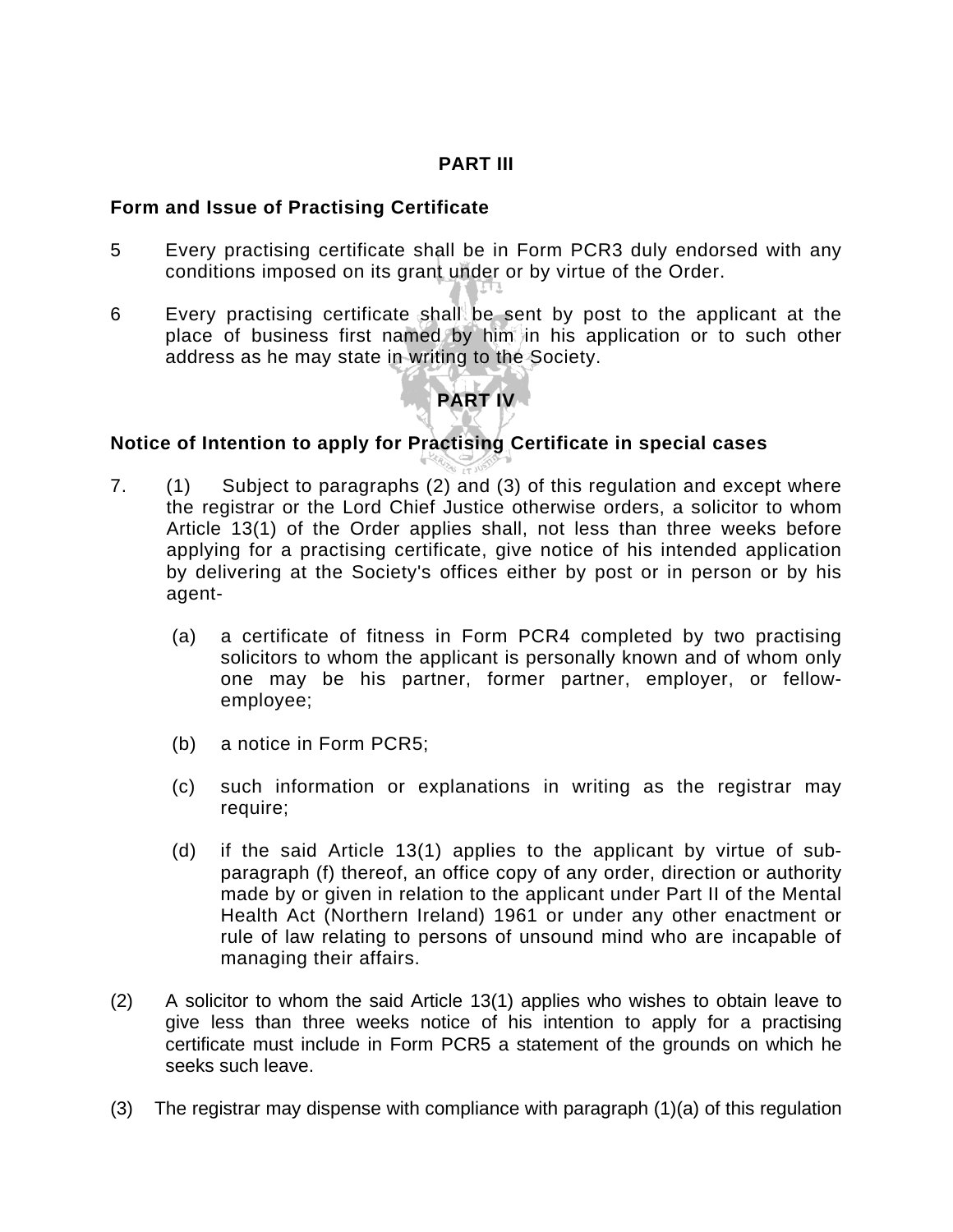in such cases and to such extent as he considers appropriate.

- 8. The forms set out in the Schedule to these Regulations shall be used wherever applicable with such variations as may from time to time be prescribed.
- 9 The Practising Certificate Regulations 1976 are hereby revoked.

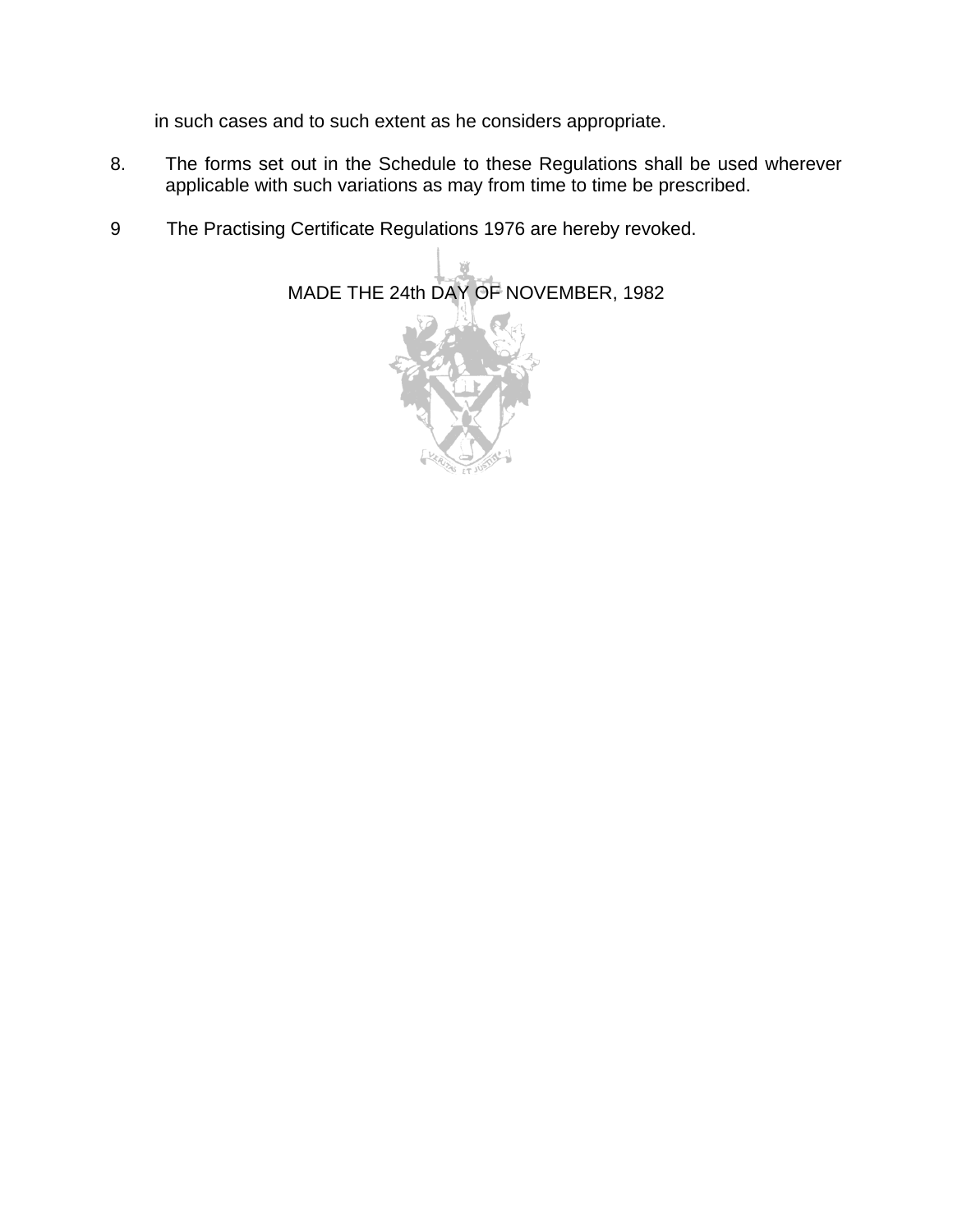## **Regulation 3** FORM PCR2

## **APPLICATION FOR LEAVE TO SIGN AN APPLICATION FOR A PRACTISING CERTIFICATE ON BEHALF OF ANOTHER PERSON**

| The Registrar of Solicitors<br>To:                            |                                                                                                                                                                                                                      |  |  |
|---------------------------------------------------------------|----------------------------------------------------------------------------------------------------------------------------------------------------------------------------------------------------------------------|--|--|
| (a) Full name of applicant                                    |                                                                                                                                                                                                                      |  |  |
| (b) Address                                                   | $of (b)$                                                                                                                                                                                                             |  |  |
|                                                               | hereby apply to the Law Society of Northern Ireland under Regulation 3 of the<br>Practising Certificate Regulations to dispense with necessity for personal signature                                                |  |  |
| (c) Full name of solicitor<br>for whom applicant              |                                                                                                                                                                                                                      |  |  |
| wishes to sign                                                |                                                                                                                                                                                                                      |  |  |
|                                                               | of his application for a practicing certificate for the yeas ending 5 <sup>th</sup> January<br>20 . and to accept the said application as signed by me.                                                              |  |  |
|                                                               | I make this application in the following circumstances:-                                                                                                                                                             |  |  |
|                                                               | $\mathbf 1$<br>is unable to sign his application for a practicing certificate                                                                                                                                        |  |  |
| (d) State reason for<br>solicitor not signing                 |                                                                                                                                                                                                                      |  |  |
|                                                               |                                                                                                                                                                                                                      |  |  |
| (e) Status of applicant e.g<br>'partner of the said solicitor | 2.                                                                                                                                                                                                                   |  |  |
| (f) state means of knowledge                                  | I can answer for the truth of the matters contained in the said<br>3.                                                                                                                                                |  |  |
|                                                               |                                                                                                                                                                                                                      |  |  |
|                                                               |                                                                                                                                                                                                                      |  |  |
|                                                               | I solemnly and sincerely declare that the facts set out therein are<br>true and I make this solemn declaration conscientiously believing<br>the same to be true by virtue of the Statutory Declarations Act<br>1835. |  |  |

Declared etc.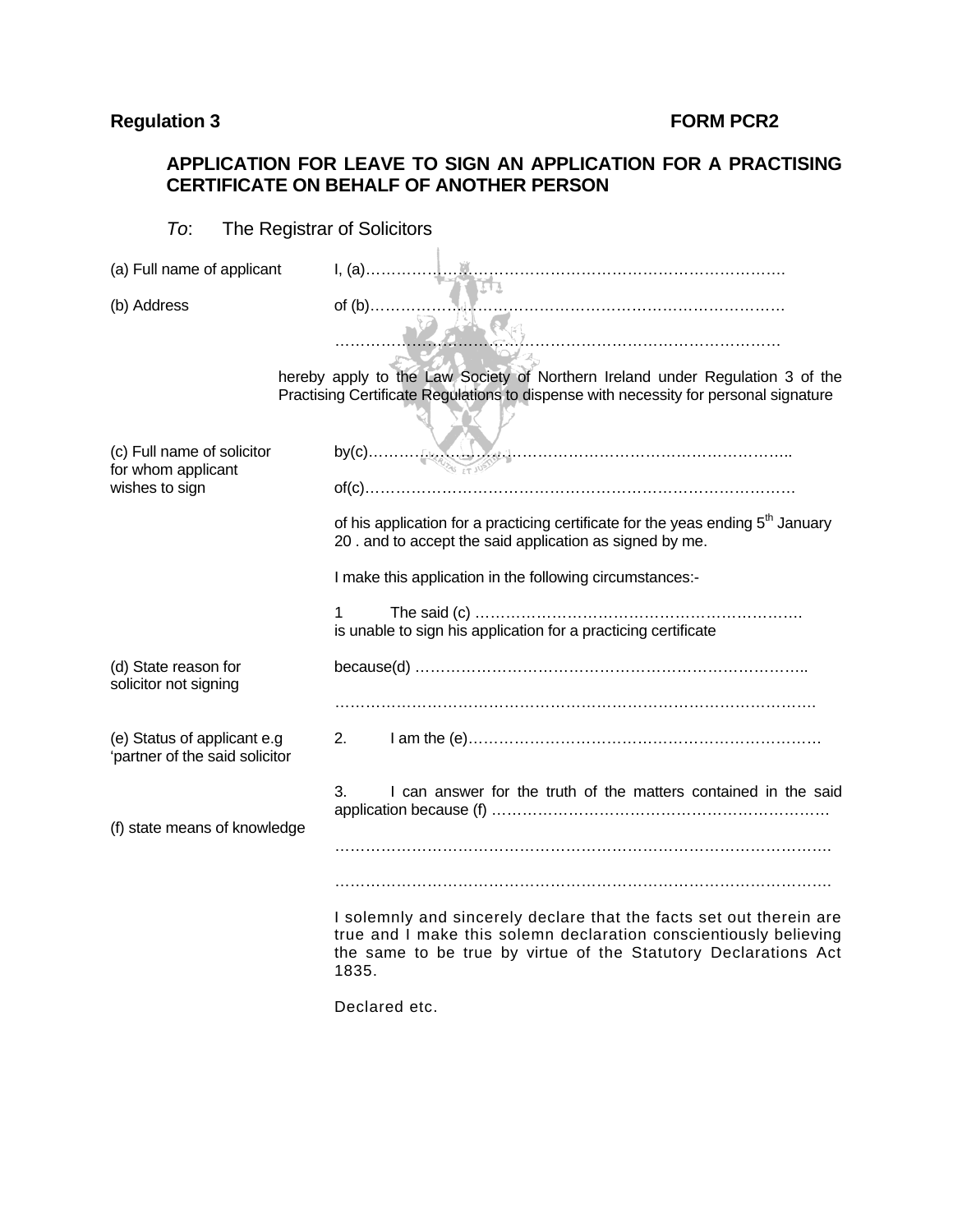# **Regulation 5 FORM PCR3**

# **PRACTISING CERTIFICATE** for the year ending 20 /20

| that |                                        | Pursuant to the Solicitors (Northern Ireland) Order 1976 the Registrar of Solicitors<br>appointed by the Law Society of Northern Ireland under the said Order hereby certifies |
|------|----------------------------------------|--------------------------------------------------------------------------------------------------------------------------------------------------------------------------------|
|      |                                        |                                                                                                                                                                                |
|      |                                        | is duly enrolled as a Solicitor of the Supreme Court of Judicature of Northern Ireland,                                                                                        |
|      |                                        | and is entitled to practice as such Solicitor.                                                                                                                                 |
|      | Given under the hand of the Registrar, |                                                                                                                                                                                |
| this | day of                                 | 20                                                                                                                                                                             |

# **Regulation 7 FORM PCR4**

# **CERTIFICATE OF FITNESS**

|                                                        | To:<br>The Registrar of Solicitors<br>Law Society House<br>98 Victoria Street<br><b>BELFAST BT1 3JZ</b> |
|--------------------------------------------------------|---------------------------------------------------------------------------------------------------------|
| (a) Full names of those<br>signing the certificate who |                                                                                                         |
| must be practicing<br>solicitors                       |                                                                                                         |
|                                                        |                                                                                                         |
| (b) Address                                            | hereby certify from our own personal knowledge of                                                       |
| (c) Full name of applicant                             | hereby certify from our own personal knowledge of                                                       |
|                                                        |                                                                                                         |
|                                                        |                                                                                                         |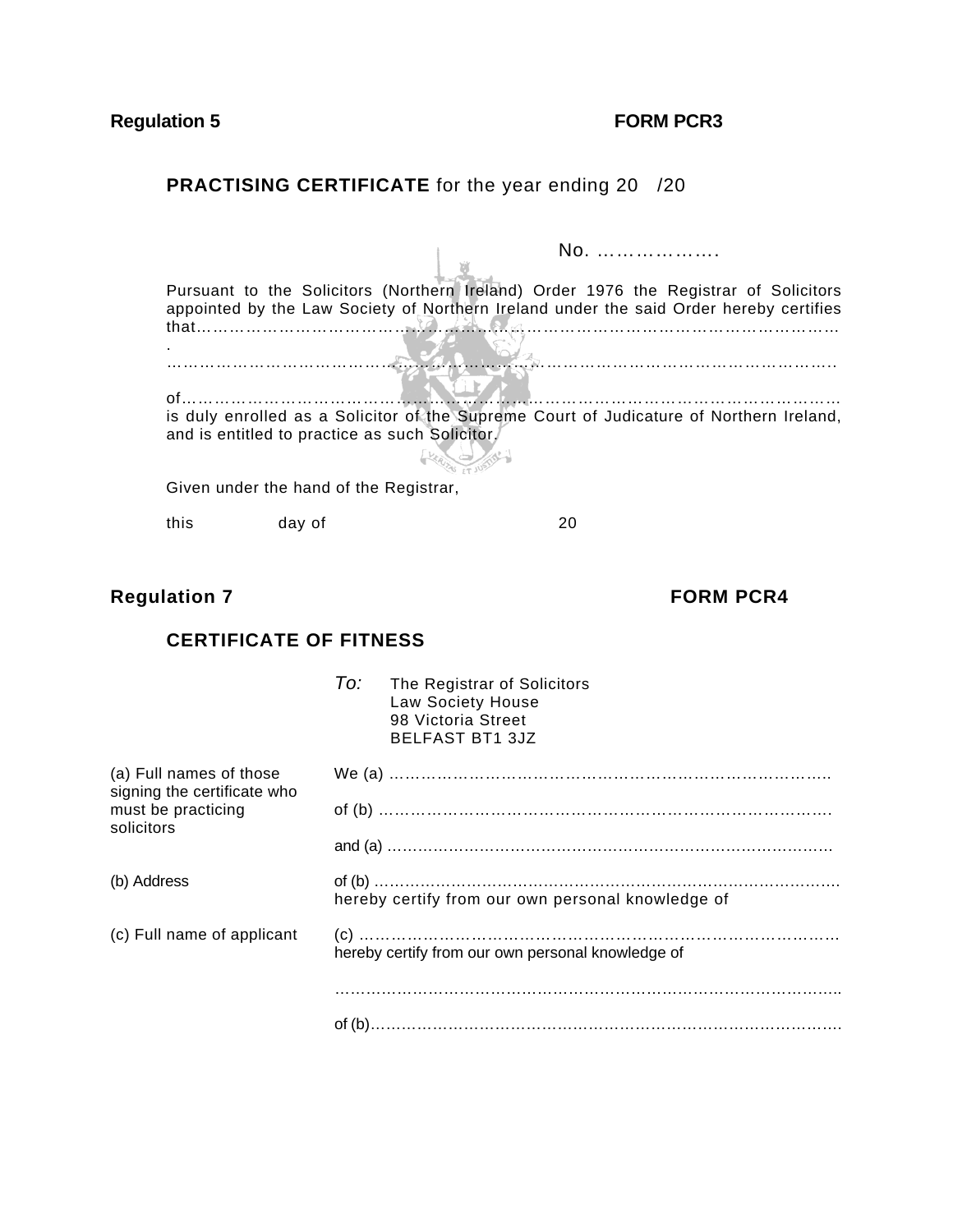that he is a person to whom a practising certificate for the year ending 5th January 20 , may properly be granted.

|                                           | Dated this                                                                                       |                                                                                                                                                                                                                                                         | day of                                                                                                   | 20  |                  |
|-------------------------------------------|--------------------------------------------------------------------------------------------------|---------------------------------------------------------------------------------------------------------------------------------------------------------------------------------------------------------------------------------------------------------|----------------------------------------------------------------------------------------------------------|-----|------------------|
|                                           |                                                                                                  |                                                                                                                                                                                                                                                         | Signed                                                                                                   |     |                  |
| <b>Regulation 7</b>                       |                                                                                                  |                                                                                                                                                                                                                                                         |                                                                                                          |     | <b>Form PCR5</b> |
|                                           |                                                                                                  |                                                                                                                                                                                                                                                         | NOTICE OF INTENTION TO APPLY FOR A PRACTISING CERTIFICATE.                                               |     |                  |
|                                           | Article 13.                                                                                      |                                                                                                                                                                                                                                                         | SOLICITORS' (NORTHERN IRELAND) ORDER 1976,                                                               |     |                  |
| To:                                       | The Registrar of Solicitors<br>Law Society House<br>98 Victoria Street<br><b>BELFAST BT1 3JZ</b> |                                                                                                                                                                                                                                                         |                                                                                                          |     |                  |
| (a) Full name of applicant<br>(b) Address |                                                                                                  |                                                                                                                                                                                                                                                         |                                                                                                          |     |                  |
| Delete inappropriate<br>alternative       |                                                                                                  | hereby give notice under Article 13(2) of the Solicitors (Northern<br>Ireland) Order 1976, that I intend before/after the expiration of three<br>weeks from the date hereof to apply for a practising certificate for<br>the year ending 5th January 20 |                                                                                                          |     |                  |
|                                           |                                                                                                  | I give this notice in the following circumstances:-                                                                                                                                                                                                     |                                                                                                          |     |                  |
|                                           |                                                                                                  | 1.<br>19                                                                                                                                                                                                                                                | I was enrolled as a solicitor on the                                                                     | day | 0f               |
|                                           |                                                                                                  | 2                                                                                                                                                                                                                                                       | My case falls within paragraph(s) of Article 13(1) of the<br>Solicitors (Northern Ireland) Order because |     |                  |
| (c) State reason(s)                       |                                                                                                  |                                                                                                                                                                                                                                                         |                                                                                                          |     |                  |
|                                           |                                                                                                  | 3.                                                                                                                                                                                                                                                      | My current practising certificate will expire on the<br>day of                                           | 20  |                  |
|                                           |                                                                                                  |                                                                                                                                                                                                                                                         | My last practising certificate expired on the<br>day of                                                  | 20  |                  |